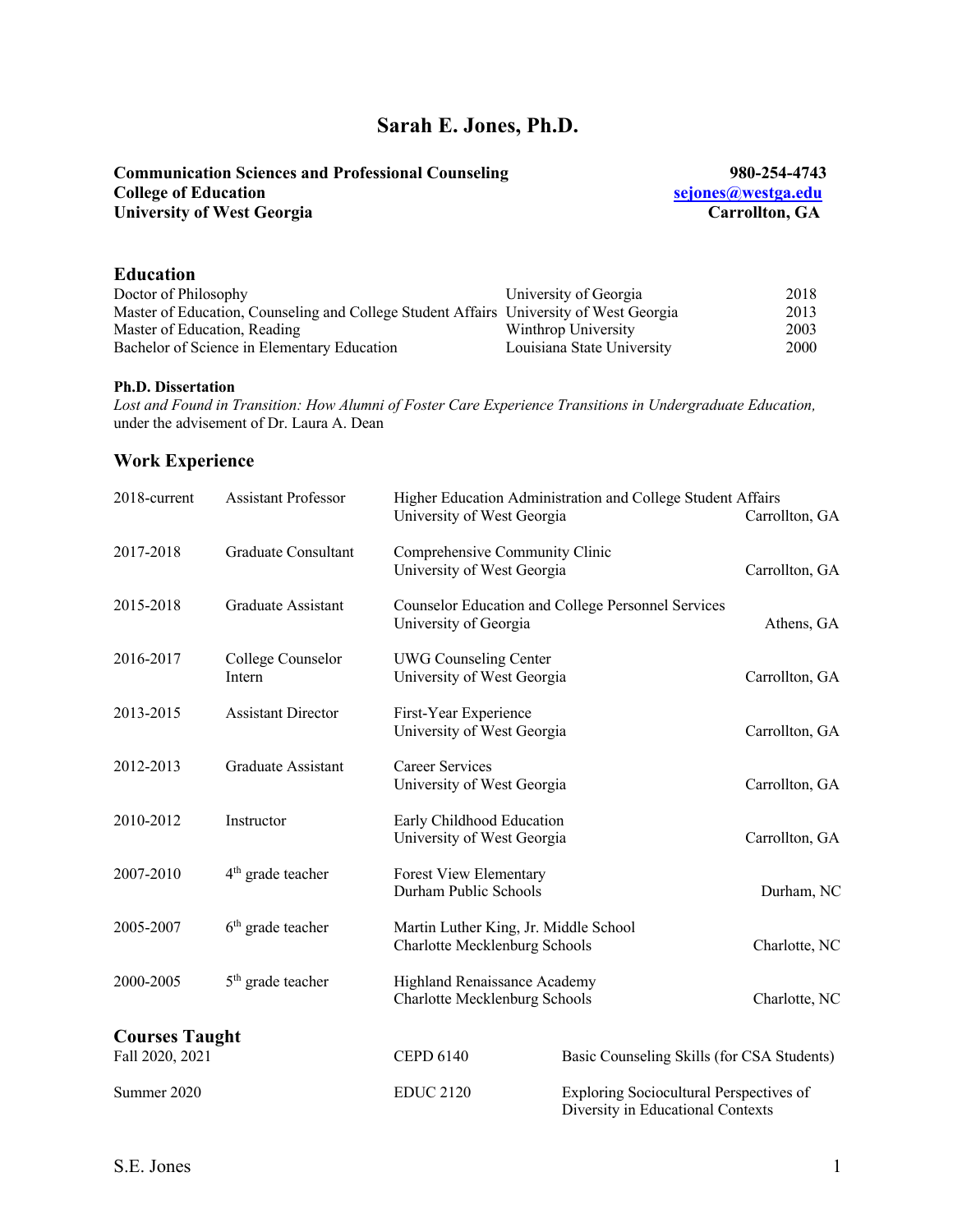| Summer 2020                 | <b>CEPD 9223</b> | <b>Applied Research Practices</b>         |
|-----------------------------|------------------|-------------------------------------------|
| Spring 2020, 2021           | <b>CEPD 6131</b> | Counseling Theories (for CSA Students)    |
| Spring 2020, 2021           | <b>CEPD 6177</b> | Theory and Assessment of Educational      |
|                             |                  | Environments                              |
| Fall 2019, 2020, 2021       | <b>CEPD 6160</b> | Group Counseling (for CSA Students)       |
| Fall 2018, 2019, 2020, 2021 | <b>CEDP 6178</b> | The American College Student              |
| Fall 2019                   | <b>CEPD 9212</b> | Advanced Seminar in Leadership            |
| Fall 2019, 2020, 2021       | <b>XIDS 2002</b> | Fostering Alliances via Systemic Advocacy |
| Summer 2019                 | <b>CEPD 6175</b> | <b>Student Affairs Practicum</b>          |
| Summer 2019                 | <b>CEPD 9217</b> | Diversity Issues in Higher Education      |
| Spring 2019                 | <b>CEPD 7152</b> | Research and Program Evaluation           |
| Spring 2019, 2020, 2021     | <b>CEPD 9214</b> | Analysis of Higher Education Literature   |
| Fall 2018                   | <b>CEPD 6170</b> | Foundations of College Student Affairs    |
| Fall 2018                   | <b>CEPD 6172</b> | Theories of College Student Development   |
| Fall 2017                   | <b>CEPD 6141</b> | Principles of Mental Health Counseling    |
| Spring 2011                 | <b>ECED 4251</b> | Reading Assessment and Correction         |
| Spring 2011                 | <b>ECED 4262</b> | Teacher Content/Process: Science Ed       |
| Fall 2010, Spring 2011      | <b>READ 3251</b> | Children's Literature                     |
| Fall 2010, Spring 2011      | <b>ECED 4786</b> | Teaching Internship                       |
| Fall 2010                   | <b>ECED 3271</b> | <b>Classroom Management</b>               |
| <b>Courses Designed</b>     |                  |                                           |

| Summer 2020 | <b>CEPD 9223</b> | Course design, first time taught |
|-------------|------------------|----------------------------------|
| Summer 2019 | CEPD 9217        | Course design, first time taught |
| Spring 2019 | CEPD 9214        | Course design, first time taught |

#### **Publications:**

- **Jones, S.E.,** Simon, M., Kniess, D. (under review). Authentic Engagement for College Students who Experienced Foster Care. *Child and Adolescent Social Work Journal.*
- **Jones, S.E.,** and Lee, E. (accepted). Individual and Group Strategies: Integrating Basic Counseling Strategies with Student Leaders. In Clark, J., & Smith, J. (Eds.) *New Directions for Student Services, Preparing New Student Affairs Professionals: Guidance from Faculty and Practitioners.*
- Smith, S.E., and **Jones, S.E.** (under review). From foster care to college: A community cultural wealth perspective. *Journal of Student Affairs Research and Practice.*
- Kniess, D., & **Jones, S.E.** (2022). *(accepted for spring 2022).* A little bit of everything ends up being too much: The costs of involvement. *About Campus.*
- Morris, C. T., **Jones, S.E**., Newton, J. R., & Chapman, L. A. (forthcoming). Committing to familyprofessional partnerships during crisis schooling. In L. Davis & L. Willox (Eds.) *Lessons Learned in 2020*. Information Age Publishing.
- **Jones, S.E.,** & Varga, M. (2021). What works? Colleges supporting students emerging from foster care. *Georgia Journal of College Student Affairs.*
- **Jones, S.E.** (2021, May 14). Whether they identify or not we should support college students from foster care. NASPA. https://naspa.org
- **Jones, S.E.,** & Smith, S.E. (2020). Researching outside our identities. *Developments.*  http://developments.myacpa.org/2020/10/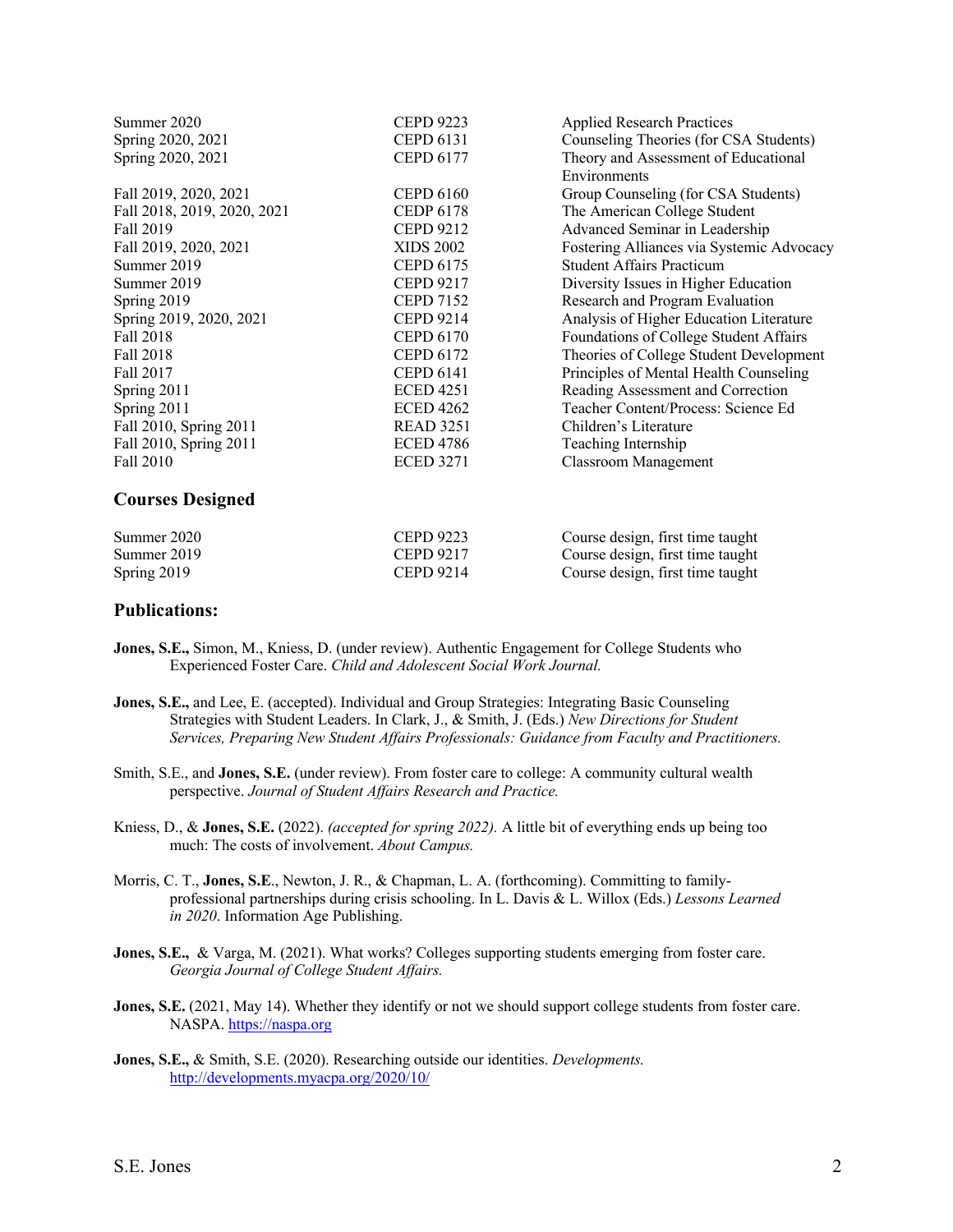- **Jones, S.E., & Dean, L.A. (2020).** Lost and found in transition: Alumni of foster care transitioning to college. *Journal of Higher Education Theory and Practice, 20* (5). doi: 10.33423/jhtep.v20i5.3035
- **Jones, S.E.** (2020). Systemic advocacy and stakeholder collaborations: Supporting students Emerging from foster care who matriculate to college. In Smith and Tran (Eds). *Improving Education Through Multi-Level Community Relations and Stakeholder Engagement.*
- **Jones, S.E.** (2018). Lost and found in transition: How alumni of foster care experience transitions in undergraduate education (Doctoral dissertation). Retrieved from ProQuest Dissertations and Theses database. (UGA No. 1885.21 Kb)
- **Jones, S.E.** (2016). Service learning with students in transition. In M. G. Hickey's (Ed.) *Service- learning in higher education: Research and perspectives*. Lanham, MD: Lexington Books.
- Glass, V. Q., Willox, L., Barrow, K. M., & **Jones, S.E**. (2016). Moving Beyond "Normal": Celebrating Gay and Lesbian Families in Early Childhood Environments. *Journal of GLBT Family Studies.*

#### **Presentations**

**Jones, S.E.,** Simon, M., & Kniess, D. (2022). *Engaging college students who experienced foster care* Student Affairs Administration in Higher Education (ACPA), St. Louis, MO.

- **Jones, S.E.,** Kniess, D., & Simon, M., (2022). *Reaching hard to reach students: Engaging college students who experienced foster care* Student Affairs Administration in Higher Education (NASPA), Baltimore, MD.
- Smith, S.E., and **Jones, S.E.** (2021). *From foster care to college: A community cultural wealth perspective,* Student Affairs Administration in Higher Education (NASPA), Virtual Conference.
- **Jones, S.E.** (2020). *Lost and found in transition: How alumni of foster care navigate college,* Student Affairs Administration in Higher Education (NASPA), Austin, TX. (Conference canceled)
- **Jones, S.E**., Varga, M. (2020). *What works: Providing resource rich environments while building a pipeline to graduation,* Student Affairs Administration in Higher Education (NASPA), Austin, TX. (Conference canceled)
- **Jones, S.E.** (2020). *What works: Colleges building pipelines for students in foster care*, National Youth at Risk Conference, Savannah, Georgia.
- **Jones, S.E.** (2020). *What works: Building environments for students emerging from foster care*, College Student Educators International (ACPA), Nashville, TN.
- **Jones, S.E.** (2020). *Increasing college movement for students emerging from foster care,* College Student Educators International (ACPA), Nashville, TN.
- **Jones, S.E.** (2019, February). *Lost and found in transition: Alumni of foster care navigating college.* College Student Educators International (ACPA), Boston, MA.
- **Jones, S.E.** (2019, February). *Everyone matters: Working with alumni of foster care in college*. College Student Educators International (ACPA), Boston, MA.
- **Jones, S.E.** (2019, February). *Educator's toolkit: Educating students in foster care,* National Youth at Risk Conference, Savannah, Georgia.
- Varga, M., **Jones, S.E.** (2018, November). *SA Fit: Becoming a healthier me to better serve and cultivate students.* Southern Association of College Student Affairs (SACSA), Myrtle Beach, SC.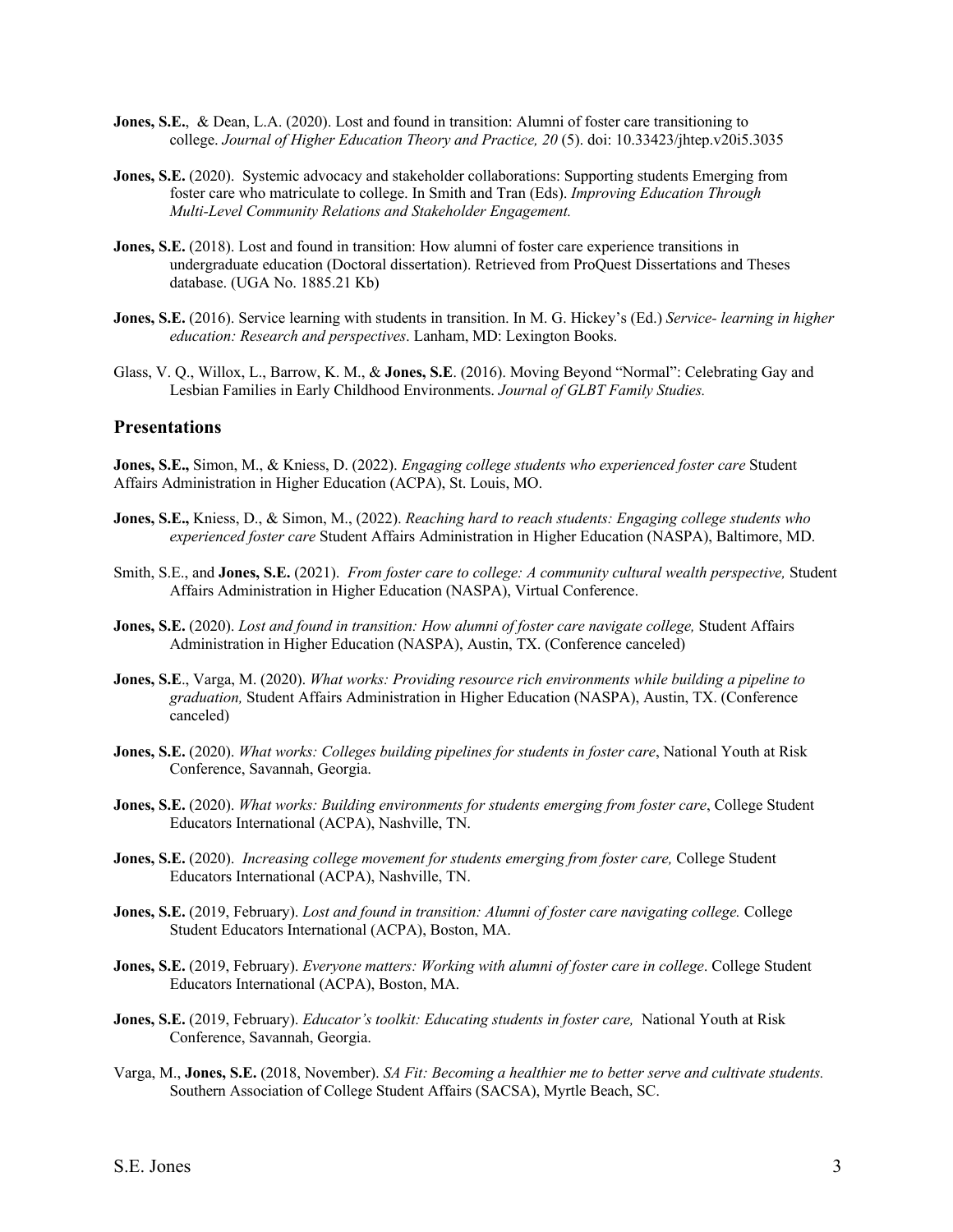- Kniess, D., Varga, M., **Jones, S.E.** (2018, November). *Teaching strategies that cultivate student learning: Advice and strategies for practitioners in the classroom*. Southern Association of College Student Affairs (SACSA), Myrtle Beach, SC.
- **Jones, S.E.** (2018, March). *What's love got to do with it? Everything,* National Youth at Risk Conference, Savannah, Georgia.
- **Jones, S.E.** (2017, March). *Thriving in transition: Building learning environments for students in the foster care system,* National Youth at Risk Conference, Savannah, Georgia.
- **Jones, S.E.** (2016, October). *Building resilient students: Counseling with students in foster care and transition,* Southern Association of Counselor Educators and Supervision (SACES), New Orleans, Louisiana.
- **Jones, S.E.** (2016, March). *Narrating transition: Educational experiences of students in the foster care system*. American Counseling Association (ACA), Montreal, Canada.
- **Jones, S.E**., Oliphant, T. (2014, November). *Building bridges for success: School counselors and higher education professionals collaborating to support students through transition*, Southern Association of College Student Affairs (SACSA), Louisville, KY.
- **Jones, S.E.**, Willox, L. Kawulich, B., Hoff, D. (2014, October). *Generating equity while scaffolding student success in higher education*, ETMU Days: Issues in In/Equity in Diverse Societies. Helsinki, Finland.
- Kawulich, B., Willox, L., Hoff, D., **Jones, S.E.** (2014, October). *Educating diverse students*. ETMU days: Issues in In/Equity in Diverse Societies. Helsinki, Finland.
- Willox, L., Kawulich, B., Hoff, D., **Jones, S.E.(**2014, October). *Moving beyond acknowledgement: Representation of diverse families.* ETMU Days: Issues in In/Equity in Diverse Societies, Helsinki, Finland.
- **Jones, S.E**, Steele, H., Varga, M. (2014, March). *Transition to full admission*. ACPA: College Student Educators International, Indianapolis, IN.
- Varga, M., **Jones, S.E.,** Steele, H. (2013, November). *Transition to full admission*. Southern Association of College Student Affairs (SACSA) Conference, Norfolk, VA.
- **Jones, S.E.**, Steele, H., Varga, M. (2013, October). *Transition to full admission*. National Conference of Students in Transition, Atlanta, GA.
- Willox, L., Glass, V., **Jones, S.E.,** & Barrow, K. (2012). *Representations of families in early social studies curriculum.* Accepted paper at The College and University Faculty Assembly of the National Council for the Social Studies 92<sup>nd</sup> Annual Conference, Seattle, WA.
- Barrow, K. M., Glass, V. Q., Willox, L., **Jones, S.E.** (2012). *Gay and lesbian family identity integration into preschool classrooms*. Poster presented at the annual Southeastern Symposium on Child and Family Development (Quint State), Blacksburg, VA.

#### **Invited Presentations**

- **Jones, S.E.** (2021, October). *SA Voices from the Field: Working with foster care and foster students with Dr. Sarah Jones,* [Podcast]. Invited presentation. Student Affairs Administrators in Higher Education (NASPA). https://naspa.org/project/sa-voices-from-the-field
- **Jones, S.E.** (2020, May). *Increasing college movement for students emerging from foster care,* [Webinar]. Invited presentation. College Student Educators International (ACPA).
- **Jones, S. E.** (2020, March). *SA today: Supporting alumni of foster care with Dr. Sarah Jones,* [Podcast]. Invited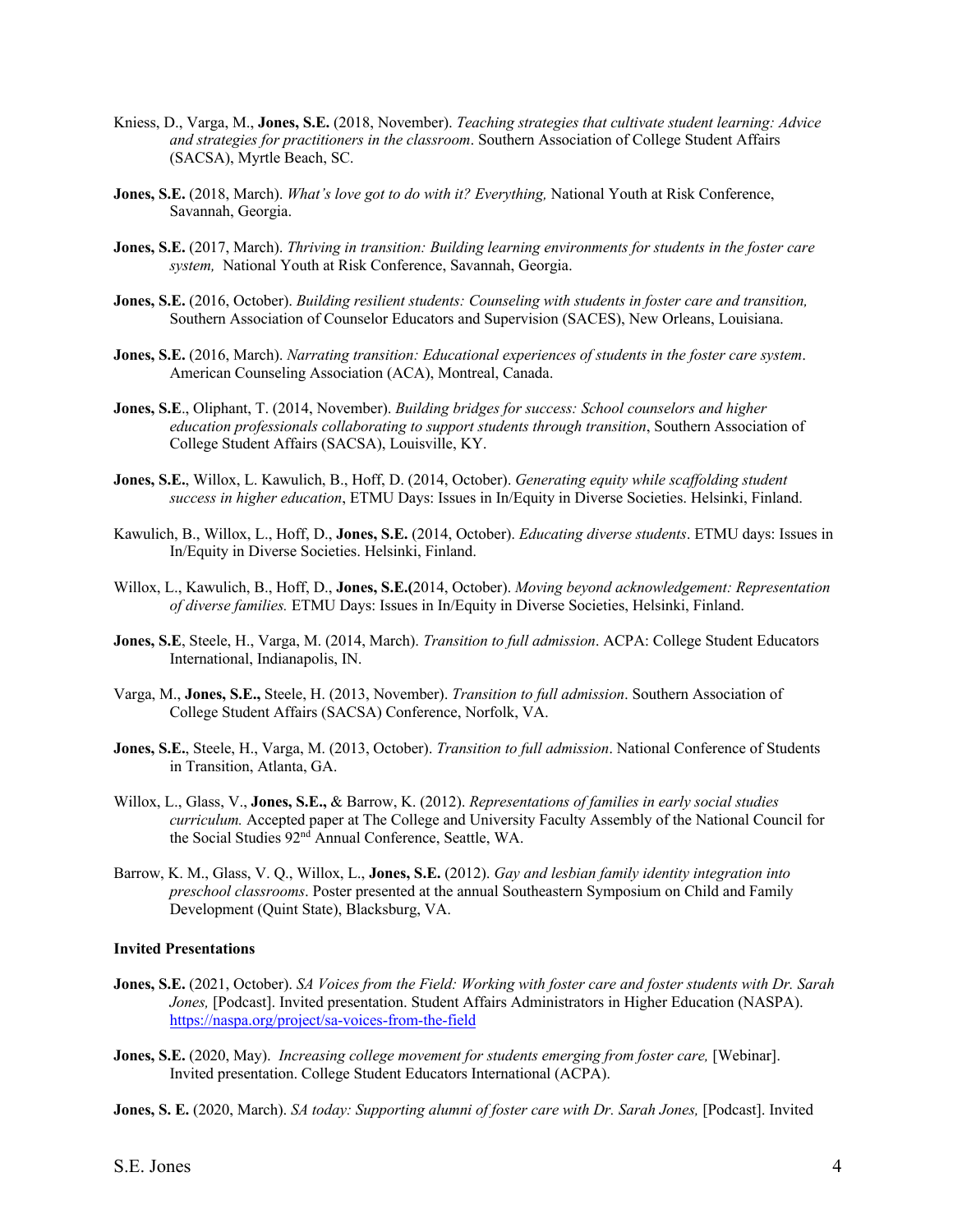presentation. Southern Association of College Student Affairs (SACSA). https://podcasts.apple.com/us/podcast/the-sacsa-podcast/id1503391667

- **Jones, S.E.** (2020, January). *Mothers managing anxiety and stress.* Invited presentation. Circles of West Georgia, Carrollton, GA.
- **Jones, S.E.** (2019, May). *Implicit biases and volunteer work.* Invited presentation. Circles of West Georgia, Carrollton, GA.
- **Jones, S.E.** (2019, March). *Let the leaders lead: Tips for aspiring allies.* Invited presentation. Circles of West Georgia, Carrollton, GA.
- **Jones, S.E.** (2019, January). *Leading parent teacher conferences.* Invited presentation. Circles of West Georgia, Carrollton, GA.
- **Jones, S.E.** (2018, December). *Trauma informed practices for young children.* University of West Georgia, Carrollton, GA.
- **Jones, S.E.** (2018, December). *Reducing Stress During Homework Time*. Invited presentation. Circles of West Georgia, Carrollton, GA.
- **Jones, S.E.** (2018, October). *Mama! I need your help: Moms managing stress and anxiety at home*. Invited presentation. Circles of West Georgia, Carrollton, GA.
- **Jones, S.E.** (2016, March). *Welcoming and including a diverse class: An orientation leader's role*. Invited presentation. University of West Georgia, Carrollton, GA.
- **Jones, S.E.**, & Taniguchi, S. (2014, March). *Retention, progression, and graduation of LGBTQQ students*. Invited presentation. University of West Georgia, Carrollton, GA.

#### **Grants: Applied**

- *Tipping the Scale: Personal Assets above System Barriers for College Students who Experienced Foster Care*  (2020). Principal investigator, grant proposal submitted to Paul P. Fidler USC Grant Foundation (\$4,573).
- *Tipping the Scale: Personal Assets above System Barriers for College Students who Experienced Foster Care*  (2020). Principal investigator, grant proposal submitted to ACPA Foundation (\$800).
- *Students Emerging from Foster Care Aspire to Attend Postsecondary Schools: Are Colleges Ready?* (2019- 2020). Principal investigator, grant proposal submitted to the William T. Grant Foundation (\$41,832)
- *Enriching the lives of West Georgia's Impoverished Youth via Community Service and Educational Resources (*2019). Principal investigator, grant proposal submitted to Power of the Purse Grant via the Community Foundation of West Georgia. (\$2,000)

### **Grants: Funded/Partially Funded**

*What Works? Colleges Supporting Students Emerging from Foster Care* (2018-2019). Principal investigator, grant proposal **partially funded** by University of West Georgia's College of Education Seed Grant (\$600)

#### **Service: Department, College, University**

| Member  | Faculty Development Mentoring and Retention (FDMR) Committee August 2021-present |                    |
|---------|----------------------------------------------------------------------------------|--------------------|
| Advisor | <b>Oueer Student Association UWG</b>                                             | March 2021-present |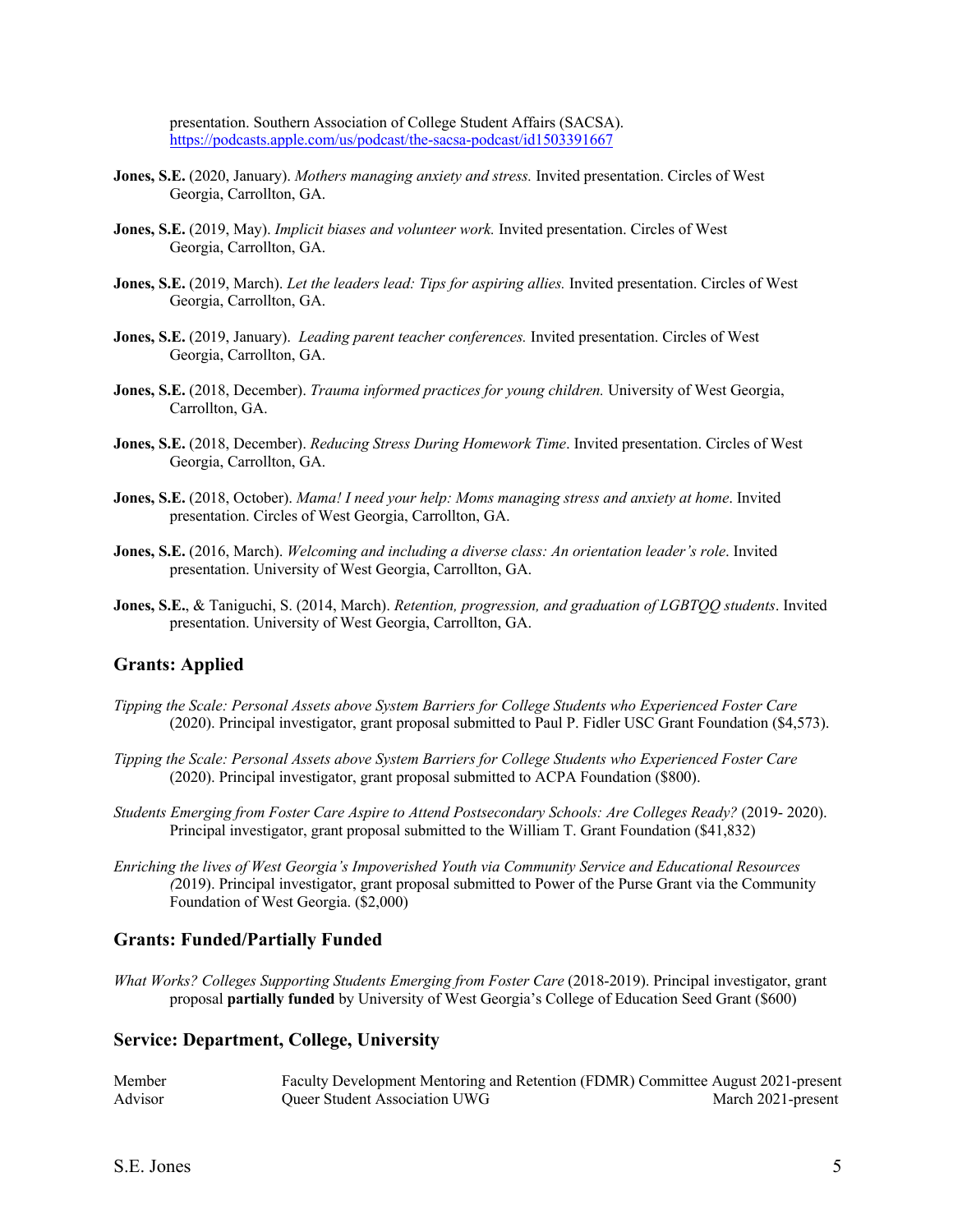| Secretary | College of Education Personnel Committee             | August 2020-July 2021     |
|-----------|------------------------------------------------------|---------------------------|
| Member    | UWG Food Insecurity Task Force                       | December 2020-present     |
| Advisor   | Graduate Student Affairs Professionals (GSAP)        | August 2019-present       |
| Reviewer  | College of Education Seed Grant                      | 2019, 2021                |
| Member    | <b>Institutional Review Board</b>                    | October 2018-present      |
| Chair     | A-Day UWG Foundation                                 | October 2019              |
| Member    | Search Committee New Faculty Higher Education        | May 2019                  |
| Chair     | Search Committee Coordinator of Pre-College Programs | October 2013              |
| Member    | University Awards and Recognition Committee          | March 2014-May 2015       |
| Member    | Student Affairs and Enrollment Management            |                           |
|           | Professional Development Committee                   | September 2014- July 2015 |
| Member    | Title IX Campus Investigator                         | August 2014- July 2015    |
| Member    | Center for Teaching and Learning Advisory Board      | February 2014-July 2015   |

### **Service to the Field**

| Associate Editor | College Student Affairs Journal                     | February 2019-present      |
|------------------|-----------------------------------------------------|----------------------------|
| Reviewer         | National Youth at Risk Journal                      | 2021                       |
| Reviewer         | NASPA Channing Briggs Small Research Grant          | 2020                       |
| Reviewer         | <b>NASPA</b> Innovation Grant                       | 2020                       |
| Reviewer         | ACPA Dissertation of the Year Competition           | 2020                       |
| Reviewer         | Journal of Higher Education Outreach and Engagement | 2020                       |
| Reviewer         | Florida Journal of Educational Research             | 2020                       |
| Case Study Chair | NASPA Faculty Council                               | August 2019-2021           |
| Reviewer         | <b>NASPA National Conference</b>                    | 2019, 2020                 |
| Reviewer         | <b>ACPA</b> National Conference                     | 2019, 2020                 |
| Reviewer         | College Student Affairs Journal                     | January 2017- January 2019 |

# **Community Activities**

| Facilitator    | 16 Week Ally Training Circles of West Georgia                                    | 2019, 2020, 2021          |
|----------------|----------------------------------------------------------------------------------|---------------------------|
| Volunteer      | Circles of West Georgia                                                          | August 2017-present       |
| Member         | Child Abuse Prevention and Treatment Act Review Panel                            | January 2016-preset       |
| Member         | GA Department of Family and Children                                             |                           |
|                | Services IMPACT Curriculum Revisions Committee                                   | August 2019-July 2021     |
| Vice President | Carroll County Foster Parent Association                                         | January 2018-Febrary 2019 |
| Member         | Carroll County Foster Parent Association                                         | January 2016-July 2021    |
| Chair          | Foster Parent Training Policy and Curriculum Review September 2016 December 2018 |                           |
|                | Committee for the Child Abuse Prevention and Treatment                           |                           |
|                | Act                                                                              |                           |
| Co-Facilitator | Carroll County Foster Parent Forum                                               | March $2016$              |
| Chair          | FERST Foundation for Child Literacy                                              | September 2014- July 2015 |
|                | Playhouse Literacy Project                                                       |                           |

### **Doctoral Students currently chairing**

# **Higher Education Administration Ed.D.**

April Wood Stewart Girves Holloway Jamia Danzy Brian Daniel Cedric Franklin McKenzie Peterman

**Professional Counseling and Supervision Ed.D.** Brittany Cook